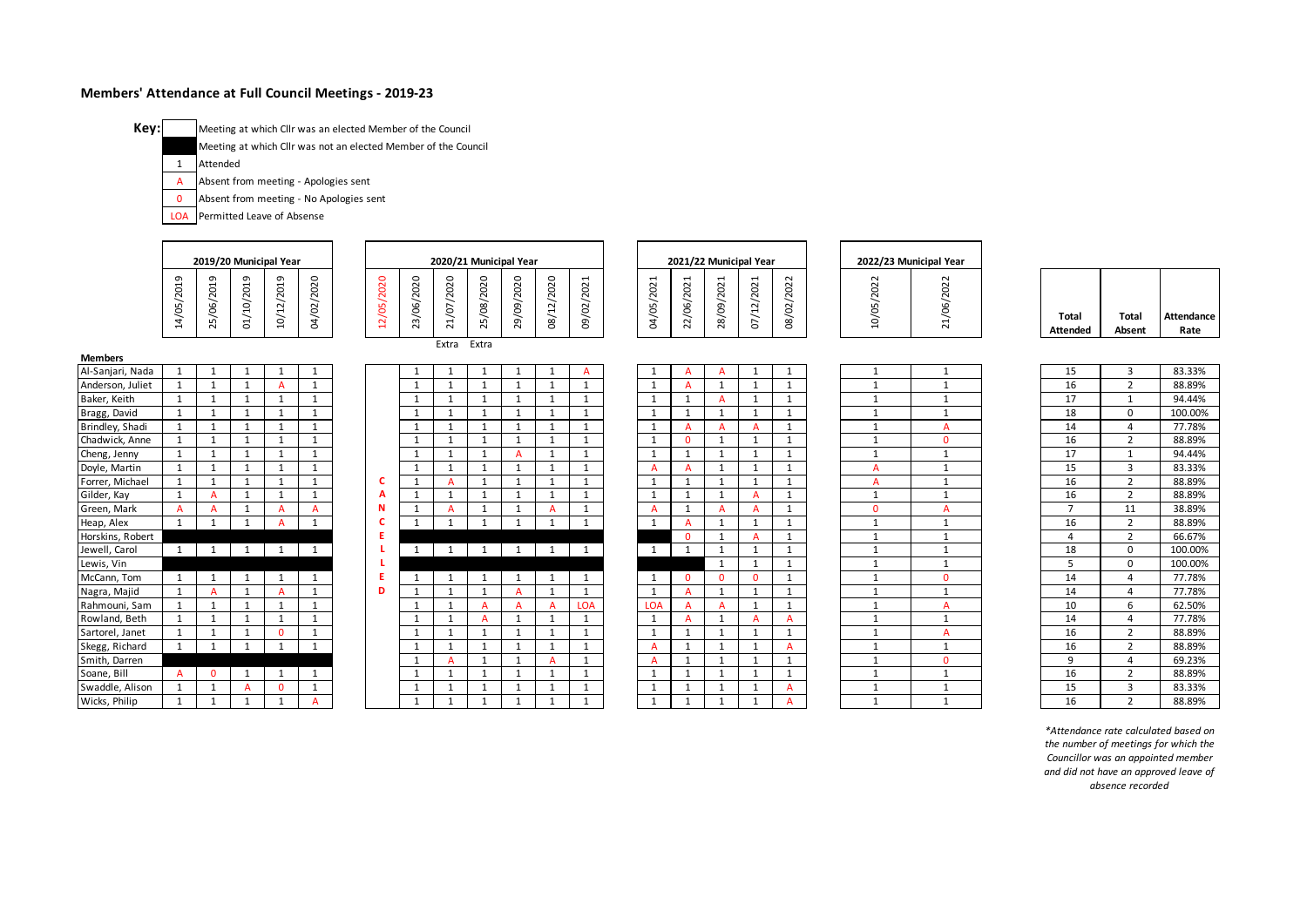## **Members' Attendance at Planning & Community Committee Meetings - 2019-23**



|              | 2019/20 municipal year                  | 2020/21 municipal year<br>2021/22 municipal year                                                                                                                       | 2022/23 municipal year                                                                         |
|--------------|-----------------------------------------|------------------------------------------------------------------------------------------------------------------------------------------------------------------------|------------------------------------------------------------------------------------------------|
|              | $\overline{\phantom{0}}$<br>o<br>$\sim$ | $\circ$<br>$\sim$<br>$\overline{ }$<br>$\sim$<br>∣ ○<br>റ<br>$\circ$<br>-<br>$\overline{\phantom{a}}$<br>$\sim$<br>$\sigma$<br>$\overline{\phantom{0}}$<br>-<br>$\sim$ | $\sim$<br>$\sim$<br>Total<br><b>Attendance</b><br>Total<br>Rate**<br><b>Attended</b><br>Absent |
| Members      |                                         | Informal Briefings*                                                                                                                                                    |                                                                                                |
| Baker, Keith |                                         |                                                                                                                                                                        | 84.62%<br>$^{22}$                                                                              |
| Bragg, David |                                         |                                                                                                                                                                        | 97.06%<br>33                                                                                   |

| <b>Members</b>  |  |              |     |   |  |                |              |                          |                   |  |  |     |                     |  |                |                |              |  |     |  |  |                |              |  |  |     |      |  |  |    |    |        |
|-----------------|--|--------------|-----|---|--|----------------|--------------|--------------------------|-------------------|--|--|-----|---------------------|--|----------------|----------------|--------------|--|-----|--|--|----------------|--------------|--|--|-----|------|--|--|----|----|--------|
| Baker, Keith    |  |              |     |   |  |                |              | ᆠ                        |                   |  |  |     |                     |  |                |                |              |  |     |  |  |                |              |  |  |     |      |  |  | 22 |    | 84.62% |
| Bragg, David    |  |              |     |   |  |                |              | $\blacksquare$<br>л.     |                   |  |  |     |                     |  | ×.             |                |              |  |     |  |  |                | $\mathbf{1}$ |  |  |     |      |  |  | 33 |    | 97.06% |
| Cheng, Jenny    |  |              |     |   |  | A              |              | $\overline{\phantom{a}}$ | $\sim$            |  |  |     |                     |  | $\mathbf{1}$   |                | 1            |  |     |  |  |                | A            |  |  |     |      |  |  | 23 | 11 | 67.65% |
| Doyle, Martin   |  |              |     |   |  |                |              | $\mathbf{A}$             | . L .             |  |  |     |                     |  |                |                |              |  |     |  |  |                |              |  |  |     |      |  |  |    |    | 69.23% |
| Forrer, Michael |  |              |     |   |  |                |              |                          | $\mathbf{A}$<br>N |  |  |     |                     |  |                |                |              |  |     |  |  |                |              |  |  |     |      |  |  |    |    | 53.33% |
| Gilder, Kay     |  |              |     |   |  |                |              |                          |                   |  |  |     |                     |  |                |                |              |  |     |  |  |                |              |  |  |     |      |  |  |    |    | 45.45% |
| Heap, Alex      |  |              |     |   |  |                |              |                          | Æ.                |  |  |     |                     |  |                |                |              |  |     |  |  |                |              |  |  |     |      |  |  |    |    | N/A    |
| Jewell, Carol   |  |              |     |   |  | 1 <sub>1</sub> | $\mathbf{1}$ |                          |                   |  |  |     |                     |  | $\mathbf{1}$   |                | $\mathbf{1}$ |  |     |  |  |                | 1            |  |  | -1. |      |  |  | 33 |    | 97.06% |
| Nagra, Majid    |  |              |     |   |  |                |              |                          |                   |  |  |     |                     |  | A              | $\overline{A}$ |              |  |     |  |  |                |              |  |  |     |      |  |  |    | 18 | 33.33% |
| Rahmouni, Sam   |  | $\mathbf{1}$ |     |   |  |                |              | $\mathbf{1}$             | . .<br><b>D</b>   |  |  |     |                     |  |                |                |              |  | LOA |  |  |                | $\mathbf{1}$ |  |  |     | - 11 |  |  | 15 | 10 | 60.00% |
| Sartorel, Janet |  |              |     |   |  |                |              |                          | D                 |  |  |     |                     |  | $\mathbf{1}$   |                | $\mathbf{A}$ |  |     |  |  |                | $\mathbf{1}$ |  |  |     |      |  |  | 11 |    | 73.33% |
| Skegg, Richard  |  |              |     |   |  |                | $A \mid 1$   |                          |                   |  |  |     |                     |  | $\blacksquare$ |                |              |  |     |  |  |                | $\mathbf{1}$ |  |  |     |      |  |  | 27 |    | 79.41% |
| Soane, Bill     |  |              |     |   |  |                |              |                          |                   |  |  |     |                     |  |                |                |              |  |     |  |  | $\overline{A}$ |              |  |  |     |      |  |  |    |    | 37.50% |
| Wicks, Philip   |  |              | . . | A |  | 1              |              | $\mathbf{1}$             |                   |  |  | . . | <b>State Street</b> |  | $\mathbf{1}$   | - 11           |              |  |     |  |  |                | $\mathbf{1}$ |  |  |     |      |  |  | 29 |    | 85.29% |

|              |   | 1 |   |              |   | 1 | 1            |   |   |                |     | 1            |
|--------------|---|---|---|--------------|---|---|--------------|---|---|----------------|-----|--------------|
|              | А | 1 | Α |              |   | Α |              |   |   |                |     | 1            |
| 1            | 1 |   |   |              |   |   |              |   |   |                |     |              |
| $\mathbf{1}$ | А | А | Α |              |   |   |              |   |   |                |     |              |
|              |   | A | А | $\mathbf{1}$ | А | А | $\mathbf{1}$ | А | 1 | $\overline{1}$ | А   | $\mathbf{1}$ |
|              |   |   |   |              |   |   |              |   |   |                |     |              |
| 1            |   |   | 1 | 1            |   | 1 | 1            | 1 | 1 | 1              | 1   | 1            |
|              |   |   |   | A            |   |   | А            | А | А | А              |     | А            |
| 1            |   | А | А | Α            | А | Α | А            | О | o | LO             | LOA | LOP          |
|              |   |   |   |              |   |   |              | 1 |   | 1              | А   | $\mathbf{1}$ |
| 1            |   | 1 |   | А            | A | 1 | 1            | 1 |   | А              |     | 1            |
|              |   |   |   |              |   |   |              |   |   |                |     |              |
| ı            |   | 1 | 1 | А            |   | 1 | 1            | 1 |   | 1              | 1   | 1            |

|              | A            | 1 | 1            | $\overline{A}$ |              |              |              |   |              |              |              |              |
|--------------|--------------|---|--------------|----------------|--------------|--------------|--------------|---|--------------|--------------|--------------|--------------|
| Α            | $\mathbf{1}$ | 1 | $\mathbf{1}$ | A              | 1            | 1            | $\mathbf{1}$ | 1 | $\mathbf{1}$ | 1            | $\mathbf{1}$ | 1            |
| 1            | $\mathbf{1}$ | 1 | $\mathbf{1}$ | $\mathbf{1}$   | A            | А            | 1            | 1 | $\mathbf{1}$ | А            | $\mathbf{1}$ | А            |
|              |              |   |              |                |              |              |              |   |              |              |              |              |
|              |              |   |              |                |              |              |              |   |              |              |              |              |
| $\mathsf{A}$ | Α            | A | $\mathbf{1}$ | 1              |              |              |              |   |              |              |              |              |
| 1            | 1            | 1 | 1            | 1              |              |              |              |   |              |              |              |              |
| A            | $\mathbf{1}$ | 1 | $\mathbf{1}$ | 1              | 1            | 1            | 1            | 1 | 1            | 1            | 1            | $\mathbf{1}$ |
| Α            | Α            | А | A            | A              | 1            | O            | А            | А | A            | $\mathbf{1}$ | A            | A            |
| <b>LOA</b>   | A            | A | A            | A              | $\mathbf{1}$ | 1            | 1            | А | $\mathbf{1}$ | 1            | $\mathbf{1}$ | 1            |
| 1            | $\mathbf{1}$ | 1 | A            | 1              | $\mathbf{1}$ | 1            | А            | 1 | 1            | 1            | 1            | 1            |
| 1            | $\mathbf{1}$ | A | 1            | 1              | 1            | 1            | 1            | 1 | 1            | А            | 1            | 1            |
|              |              |   |              |                | A            | $\mathbf{0}$ | $\mathbf{1}$ | А | $\mathbf{1}$ | А            | A            | 1            |
| 1            | Α            | A | 1            | 1              | 1            | 1            | 1            | А | 1            | $\mathbf{1}$ | A            | 1            |

| 22 | 4            | 84.62% |
|----|--------------|--------|
| 33 | $\mathbf{1}$ | 97.06% |
| 23 | 11           | 67.65% |
| 9  | 4            | 69.23% |
| 8  | 7            | 53.33% |
| 5  | 6            | 45.45% |
| 0  | 0            | N/A    |
|    |              |        |
| 33 | $\mathbf{1}$ | 97.06% |
| 9  | 18           | 33.33% |
| 15 | 10           | 60.00% |
| 11 | 4            | 73.33% |
| 27 | 7            | 79.41% |
| 3  | 5            | 37.50% |

\*Informal briefings not counted towards attendance rate.

*\*\*Attendance rate calculated based on the number of formal meetings for which the Councillor was an appointed member and did not have an approved leave of absence recorded.*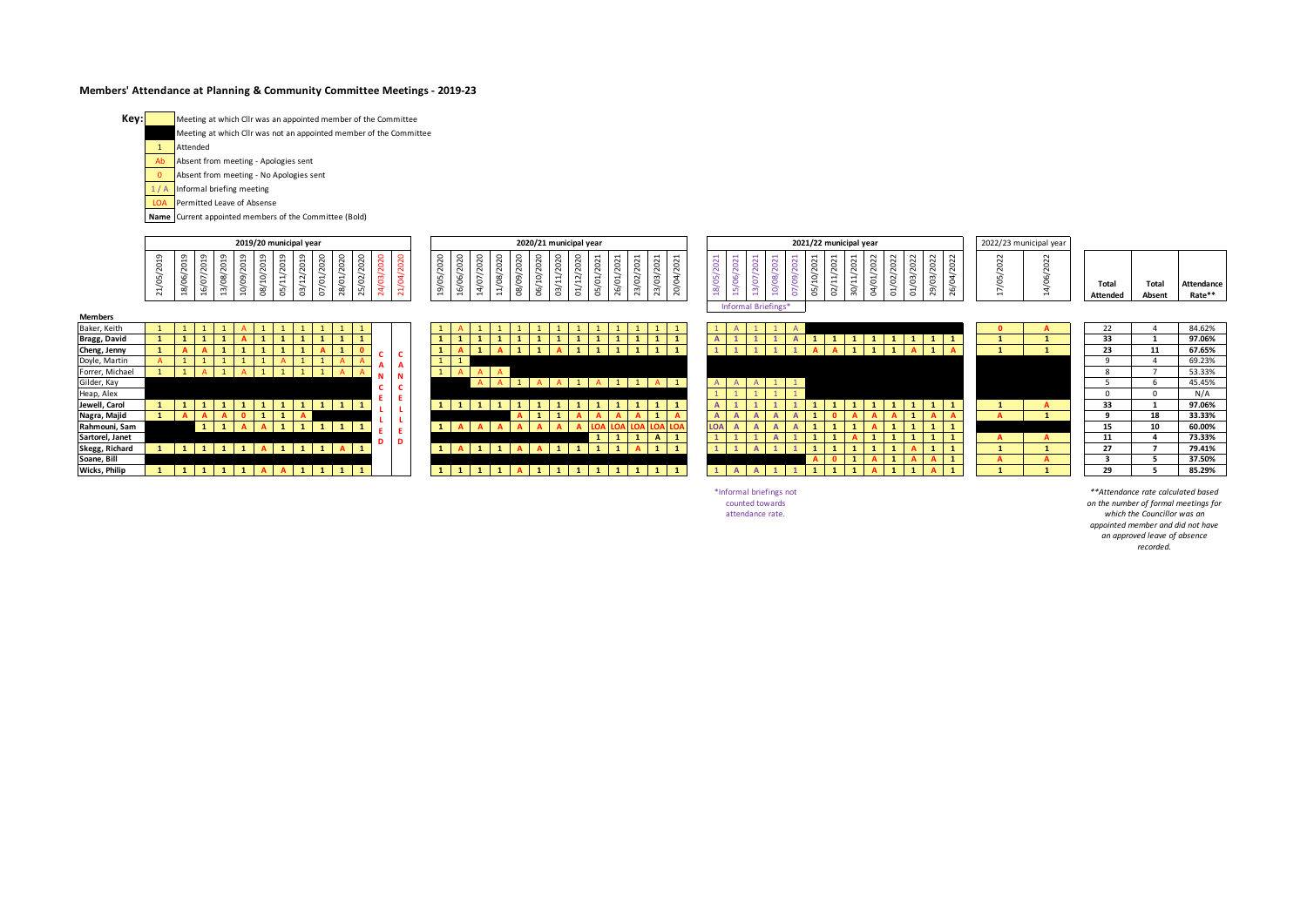## **Members' Attendance at Strategy & Resources Committee Meetings - 2019-23**

Meeting at which Cllr was an appointed member of the Committee

Meeting at which Cllr was not an appointed member of the Committee

1 Attended

**Key:**

- Ab Absent from meeting - Apologies sent
- $\overline{0}$ Absent from meeting - No Apologies sent

**Name** Current appointed members of the Committee (Bold)



*\*Attendance rate calculated based on the number of meetings for which the Councillor was an appointed member and did not have an approved leave of absence recorded*